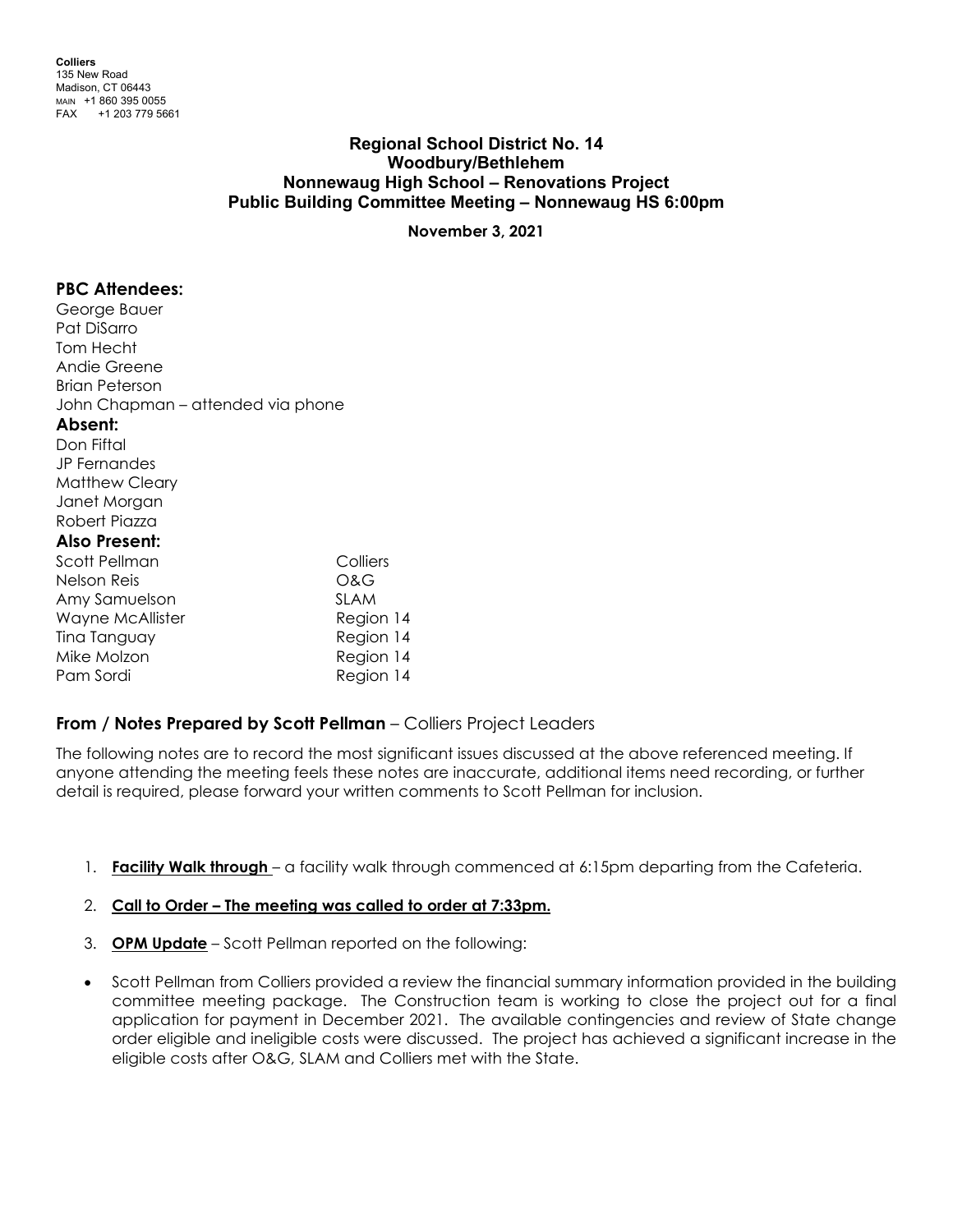- Since the last Public Building committee meeting there have been multiple coordination meetings with the design and construction team to facilitate the completion of the project including the modifications and re-programming of the VRF's. It was noted that Covid related material procurement affected completion of a number of the punch list items. The design and construction team have updated their open punch list items which were included in the information packet and should be completed within the next two weeks.
- Included in the meeting packet were sample project close out documents that the Design, Construction and Colliers team will be using over the next month to compile all required information for the State Audit.
- A complete continency status report was provided that shows all accepted and rejected change order work along with soft cost budget movement for the entire project. Changes highlighted in blue correspond to the Central Office Project.

## **a. PCO's –**

- A credit of \$4,527.38 for hose bibs and clean outs that were not required will be processed at the next meeting – line 665 of the contingency status report.
- There will be final bond for trade bond reconciliation of change orders, the contingency status report is currently carrying \$30,000 – Line 525 of the contingency status report.
- It is anticipated that O&G will have additional documents for reconciliation of allowances and the CM contingency that will be addressed at the final meeting.

### **b. Quotes –**

• There is a quote from ISS to address connectivity of the public address system to allow the main office to connect a computer, I Pod etc. directly from the office without re-locating to the lower-level equipment closet. The proposal scope was clarified earlier today and an updated quote was included in the meeting information packet. The total cost for this proposed work is \$3,674.

## **Construction Managers Update -** Nelson Reis reported on the following:

- The list of open punch list items was reviewed. O&G has hired an electrician for Veterans day and the day after Thanksgiving to complete open electrical work. In addition, the lighting sensors that control corridor lights will be replaced under warranty by the manufacturer. A meeting has been scheduled with the mechanical contractor this Friday to resolve all disputed items.
- The final Balance of allowances and CM contingency will be credited back to the project in the final application.
- Pay application #46 and #47 were reviewed with the committee, these pay applications cover the period from May 2021 through September 2021.
- The ticket work for the VRF modifications were lower than the anticipated price and will be reconciled for the next meeting.
- The largest retainage that is still being held is for the electrician who will be back charged for the pending electrical work to complete open punch list items.

### **Approval of invoices**

### **Application for Payment #46**

Motion that the public building committee approve the O&G Pay Application No 46 for the period from May 1 to June 30, 2021, in the amount of \$238,427.65

**George Bauer made a motion that the public building committee approve the O&G Pay Application No 46 for the period from May 1 to June 30, 2021, in the amount of \$238,427.65 Moved by Pat DiSarro - Seconded by Andy Greene – All in favor- Unanimous-motion passes.** 

### **Application for Payment #47**